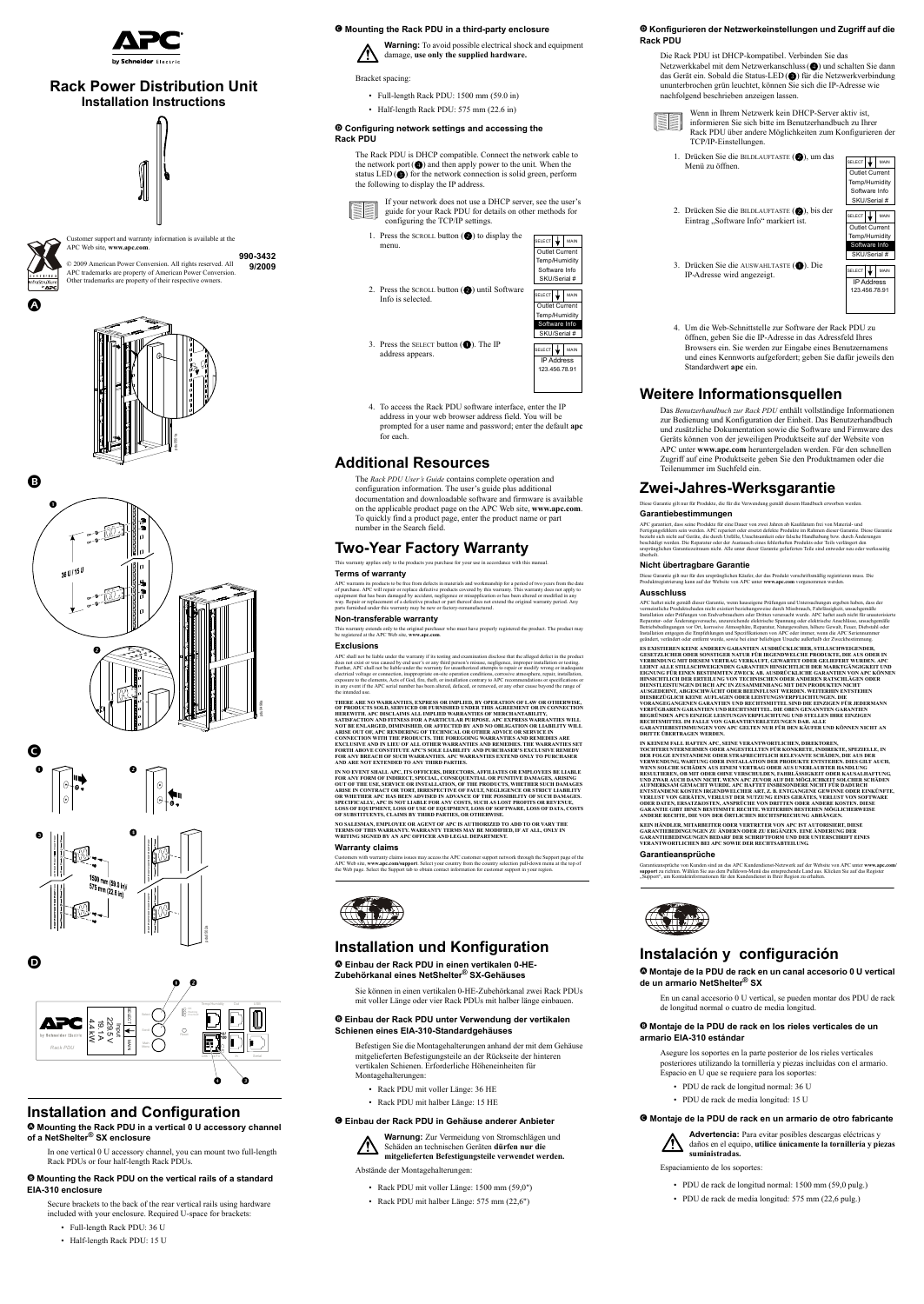# G **Configuración de los ajustes de red y acceso a la PDU de rack**

La PDU de rack es compatible con DHCP. Conecte el cable de red en el puerto de red  $\left($   $\bullet$ ) y luego aplique alimentación a la unidad. Cuando el LED de estado  $\odot$ ) de la conexión de red esté en verde continuo, realice lo siguiente para que se muestre la dirección IP.



- 1. Pulse el botón SCROLL  $(2)$  para mostrar el menú.
- 2. Pulse el botón SCROLL  $(2)$  hasta que se seleccione Software Info (información del software).
- 3. Pulse el botón SELECT ( $\bullet$ ). Aparece la dirección IP.

Si su red no utiliza un servidor DHCP, vea en la guía del usuario de su PDU de rack información detallada sobre otros métodos de configuración de los parámetros TCP/IP.

4. Para acceder a la interfaz del software de la PDU de rack, introduzca la dirección IP en el campo de dirección de su navegador de web. Se le pedirá un nombre de usuario y una contraseña; introduzca el valor predeterminado **apc** para cada uno de ellos.

# **Recursos adicionales**

En virtud de la presente garantía, APC no se responsabiliza si, de la comprobación y el examen efectuados por APC, se desprende la inexistencia del supuesto defecto o que el mismo es consecuencia de uso indebido, negligencia, comprobación o instalación incorrectas por parte del usuario final o de cualquier tercero. APC tampoco se responsabiliza, en virtud de la presente garantía, por intentos de reparación o modificación efectuados sin permiso, conexiones o voltajes eléctricos erróneos o inadecuados, condiciones de utilización in situ inapropiadas, ambiente corrosivo, reparación, instalación, exposición a los elementos, actos de fuerza mayor, incendio, sustracción o instalación contraria a las recomendaciones o especificaciones de APC, o en cualquier caso si el número de serie de APC se ha alterado, borrado o retirado, o por cualquier otra causa que rebase las utilizaciones previstas del producto.

La *Guía del usuario de la PDU de rack* contiene información completa de su uso y configuración. La guía del usuario, además de documentación adicional y software y firmware descargables, está disponible en la página del producto correspondiente en el sitio Web de APC, **www.apc.com**. Para acceder rápidamente a la página de un producto, introduzca el nombre o la referencia del producto en el campo de búsqueda.

# **Garantía de fábrica para dos años**

Garantía aplicable únicamente a los productos que adquiera para utilizarlos con arreglo al presente manual.

### **Términos de la garantía**

**NO EXISTEN GARANTÍAS EXPLÍCITAS O IMPLÍCITAS, POR IMPERATIVO LEGAL O CUALQUIER OTRA CAUSA, DE NINGÚN PRODUCTO VENDIDO, MANTENIDO, REPARADO O SUMINISTRADO AL AMPARO DEL PRESENTE ACUERDO O EN RELACIÓN CON EL MISMO. APC RENUNCIA A TODA GARANTÍA IMPLÍCITA DE COMERCIABILIDAD, SATISFACCIÓN E IDONEIDAD PARA UN FIN DETERMINADO. LAS GARANTÍAS EXPRESAS DE APC NO SE PUEDEN AMPLIAR, REDUCIR O VER INFLUENCIADAS POR LOS CONSEJOS O SERVICIOS TÉCNICOS O DE OTRO TIPO OFRECIDOS POR APC EN RELACIÓN CON LOS PRODUCTOS, Y DE ELLAS NO SURGIRÁ NINGUNA OBLIGACIÓN NI RESPONSABILIDAD. LAS GARANTÍAS Y COMPENSACIONES ANTERIORMENTE CITADAS SON EXCLUSIVAS Y SUSTITUYEN LAS DEMÁS GARANTÍAS Y COMPENSACIONES. LAS GARANTÍAS ANTES MENCIONADAS CONSTITUYEN LA ÚNICA RESPONSABILIDAD ASUMIDA POR APC Y EL ÚNICO RECURSO DE QUE DISPONE EL COMPRADOR, EN CASO DE INCUMPLIMIENTO DE DICHAS GARANTÍAS. LAS GARANTÍAS DE APC SE APLICAN ÚNICAMENTE AL COMPRADOR Y NO PODRÁN EXTENDERSE A TERCEROS** 

APC garantiza que sus productos están libres de defectos en materiales y fabricación durante los dos años siguientes a la fecha de la compra. APC reparará o sustituirá los productos defectuosos amparados por esta garantía. Esta garantía no es aplicable a equipos dañados por accidentes, negligencia o uso indebido, o que se hayan alterado o modificado de cualquier forma. La reparación o sustitución de un producto o parte del mismo defectuoso no amplía el período de garantía original. Cualquier pieza suministrada al amparo de esta garantía puede ser nueva o reelaborada en fábrica.

#### **Garantía intransferible**

[Esta garantía sólo es válida para el comprador original, que deberá haber inscrito correctamente el producto. El producto](http://www.apc.com)  [puede inscribirse en el sitio Web de APC,](http://www.apc.com) **www.apc.com**.

#### **Exclusiones**

 $SELECT$  MAIN Outlet Current Temp/Humidity Software Info

1. Appuyez sur la touche SCROLL (Défilement) (2) pour afficher le menu.

2. Appuyez sur la touche SCROLL  $(2)$  jusqu'à ce que « Software Info » soit sélectionné.

 $(Sélectionner)$  ( $\bigodot$ ). L'adresse IP s'affiche.

**EN NINGÚN CASO APC, SUS ALTOS CARGOS, DIRECTORES, AFILIADAS O EMPLEADOS SERÁN RESPONSABLES DE LOS DAÑOS Y PERJUICIOS INDIRECTOS, ESPECIALES, PUNITIVOS O DERIVADOS DEL USO, REPARACIÓN O INSTALACIÓN DE ESTOS PRODUCTOS, TANTO SI DICHOS DAÑOS Y PERJUICIOS SURGEN BAJO CONTRATO O POR AGRAVIO, INDEPENDIENTEMENTE DE ERRORES, NEGLIGENCIA O RESPONSABILIDAD ABSOLUTA Y AUNQUE SE HAYA AVISADO CON ANTERIORIDAD A APC SOBRE LA POSIBILIDAD DE TALES DAÑOS Y PERJUICIOS. CONCRETAMENTE, APC NO ASUME RESPONSABILIDAD ALGUNA POR COSTES, COMO LUCRO CESANTE O PÉRDIDA DE INGRESOS, PÉRDIDA DE EQUIPOS, PÉRDIDA DEL USO DEL EQUIPO, PÉRDIDA DE SOFTWARE, PÉRDIDA DE DATOS, COSTES DE SUSTITUCIONES, RECLAMACIONES DE TERCEROS U OTROS.**

**NINGÚN VENDEDOR, EMPLEADO O AGENTE DE APC TIENE PERMISO PARA AMPLIAR O VARIAR LAS ESTIPULACIONES DE LA PRESENTE GARANTÍA. CUALQUIER MODIFICACIÓN DE LOS TÉRMINOS DE LA GARANTÍA SÓLO PODRÁ EFECTUARSE POR ESCRITO Y DEBERÁ IR FIRMADA POR UN ALTO DIRECTIVO Y POR EL DEPARTAMENTO JURÍDICO DE APC.** 

#### **Reclamaciones de la garantía**

[Los clientes que tengan reclamaciones por garantía pueden acceder a la red APC de atención al cliente mediante la](http://www.apc.com/support)  [página Web de Asistencia de APC,](http://www.apc.com/support) www.**apc.com/support**. Seleccione su país en el menú desplegable de países, situado<br>en la parte superior de la página Web. Seleccione la ficha Support (Asistencia) para informarse sobre la cliente en su región.



# **Installation et configuration**

### D **Montage de la PDU à monter en rack dans une gaine accessoire verticale 0 U d'une armoire NetShelter® SX**

Dans une gaine accessoire verticale 0 U, vous pouvez installer deux PDU en rack de pleine longueur ou quatre PDU en rack de demi longueur.

### E **Montage de la PDU en rack sur les rails verticaux d'une armoire EIA-310 standard**

Fixez les supports à l'arrière des rails verticaux arrière à l'aide de la visserie fournie avec votre armoire. Unité de hauteur requise pour les supports :

- PDU à monter en rack de pleine longueur : 36 U
- PDU à monter en rack de demi longueur : 15 U

### F **Montage de la PDU à monter en rack dans une armoire tierce**



**Avertissement :** pour éviter le risque de choc électrique et de dommage à l'équipement, **utilisez uniquement le matériel fourni.**

Espacement des supports :

- PDU à monter en rack de pleine longueur : 1500 mm (59,0")
- PDU à monter en rack de demi longueur : 575 mm (22,6")





123.456.78.91

# G **Configuration des paramètres réseau et accès à la PDU à monter en rack**

La PDU à monter en rack est compatible DHCP. Connectez le câble réseau au port réseau ( $\bullet$ ) puis mettez l'appareil sous tension. Lorsque le voyant d'état ( $\bullet$ ) de la connexion réseau reste vert, suivez la procédure ci-dessous pour afficher l'adresse IP.



Si votre réseau n'utilise pas de serveur DHCP, consultez le guide d'utilisation de l'unité de distribution de l'alimentation (PDU) à monter en rack pour plus de détails sur d'autres méthodes de configuration des paramètres TCP/IP.

> 1. Premere il pulsante SCROLL (Scorri) (2) per visualizzare il menu.

2. Premere il pulsante SCROLL  $(2)$  fino a selezionare la voce "Software Info".

3. Premere il pulsante SELECT (Seleziona) ( $\bigcirc$ ). Viene visualizzato l'indirizzo IP.

3. Appuyez sur le bouton SELECT

# **Ressources supplémentaires**

Le *Guide de l'utilisateur de la PDU à monter en rack* contient des informations exhaustives sur le fonctionnement et la configuration. Le guide de l'utilisateur, ainsi que des documentations supplémentaires et des logiciels et des microprogrammes téléchargeables, est disponible sur la page produit concernée du site Web d'APC, **www.apc.com**. Pour trouver rapidement la page d'un produit, saisissez le nom du produit ou sa référence dans le champ de recherche.

> APC garantisce che i propri prodotti sono esenti da difetti nei materiali e nella lavorazione per un periodo di due anni a partire dalla data di acquisto. APC si impegna a riparare o sostituire tutti i prodotti difettosi coperti da questa garanzia. Questa garanzia non si applica ad apparecchiature che hanno subito danneggiamenti in seguito a incidenti, negligenza, uso erroneo, alterazioni o modifiche effettuate con qualsiasi mezzo. La riparazione o sostituzione di un prodotto difettoso o parte di esso non estende il periodo di garanzia originale. Tutti i componenti forniti a norma della presente garanzia possono essere nuovi o ricondizionati in fabbrica.

In base alla presente garanzia, APC non potrà essere ritenuta responsabile se alla verifica e all'esame del prodotto verrà rilevato che il supposto difetto del prodotto non esiste o è stato causato da uso non corretto, negligenza, installazione o verifica impropria da parte dell'acquirente o di terzi. APC declina ogni responsabilità anche nel caso di tentativi non autorizzati di riparazioni o modifiche alla tensione o ai collegamenti errati o inadatti , condizioni di funzionamento in loco inappropriate, atmosfera corrosiva, riparazioni o installazioni, esposizione agli elementi atmosferici, incidenti naturali, incendi, furto o installazione diversa dalle raccomandazioni o specifiche di APC o in qualsiasi evenienza in cui il numero di serie sia stato alterato, cancellato o rimosso, o qualunque altra motivazione che non rientri nell'utilizzo prepo

# **Garantie usine de deux ans**

Cette garantie s'applique uniquement aux produits que vous achetez pour une utilisation personnelle conforme aux instructions du présent manuel.

#### **Conditions de la garantie**

APC garantit que ses produits seront exempts de tout défaut dû au matériel ou à la fabrication pendant une période de deux ans à compter de la date d'achat. APC réparera ou remplacera tout produit défectueux couvert par la présente garantie. Cette garantie ne couvre pas les dommages résultant d'un accident, d'une négligence ou d'une mauvaise utilisation, ni d'une modification ou adaptation quelconque du produit. La réparation ou le remplacement d'un produit défectueux ou d'un de ses composants ne prolonge pas la période de garantie d'origine. Toute pièce fournie dans le cadre de cette garantie peut être neuve ou avoir été réusinée.

#### **Garantie non transférable**

[Cette garantie ne s'applique qu'à l'acheteur d'origine qui doit avoir enregistré correctement le produit. Pour enregistrer](http://www.apc.com)  [le produit, visitez le site Web d'APC](http://www.apc.com) **www.apc.com**.

#### **Exclusions**

Dans le cadre de cette garantie, APC ne peut être tenu responsable si, après contrôle et examen effectué par APC, il s'avère que le produit n'est pas défectueux ou que le défaut présumé est la conséquence d'une mauvaise utilisation, d'une négligence, d'une mauvaise installation ou d'un mauvais contrôle de la part de l'acheteur ou d'un tiers. De plus, APC ne peut être tenu responsable dans le cadre de cette garantie en cas de tentative non autorisée de réparation ou de modification d'une connexion ou d'un voltage électrique incorrect ou inadapté, de conditions de fonctionnement sur site inappropriées, d'une atmosphère corrosive, de réparations, d'installation, d'exposition aux éléments naturels, de catastrophes naturelles, d'incendie, de vol ou d'installation contraire aux recommandations ou spécifications d'APC, ou quel que soit le cas si le numéro de série APC a été modifié, dégradé ou effacé ou de toute autre cause non survenue dans le cadre d'une utilisation autorisée.

 $SELECT$   $\downarrow$  MAIN Outlet Current Temp/Humidity Software Info SKU/Serial #

|  | SELECT                        |  | MAIN |  |  |
|--|-------------------------------|--|------|--|--|
|  | <b>Outlet Current</b>         |  |      |  |  |
|  | Temp/Humidity                 |  |      |  |  |
|  | Software Info<br>SKU/Serial # |  |      |  |  |
|  |                               |  |      |  |  |

 $\overline{\phantom{0}}$ 

| SKU/Serial #                |              |      |  |  |
|-----------------------------|--------------|------|--|--|
| <b>SELECT</b>               | $\downarrow$ | MAIN |  |  |
| IP Address<br>123 456 78 91 |              |      |  |  |
|                             |              |      |  |  |

**CE CONTRAT NE PRÉSENTE AUCUNE GARANTIE, EXPLICITE OU IMPLICITE, PAR EFFET DE LA LOI OU DE TOUTE AUTRE MANIÈRE, CONCERNANT LES PRODUITS VENDUS, RÉPARÉS OU FOURNIS. APC REJETTE TOUTE GARANTIE IMPLICITE DE COMMERCIABILITÉ, SATISFACTION OU ADÉQUATION À UN USAGE PARTICULIER. LES GARANTIES EXPLICITES D'APC NE PEUVENT ÊTRE ÉTENDUES, DIMINUÉES OU AFFECTÉES PAR LES CONSEILS OU SERVICES TECHNIQUES OU AUTRES OFFERTS PAR APC CONCERNANT LES PRODUITS, ET AUCUNE OBLIGATION OU RESPONSABILITÉ NE PEUT S'EN DÉGAGER. LES GARANTIES ET COMPENSATIONS CI-DESSUS SONT EXCLUSIVES ET REMPLACENT TOUTES LES AUTRES GARANTIES ET COMPENSATIONS. EN CAS DE NON-RESPECT DE CES GARANTIES, LA RESPONSABILITÉ D'APC ET LE RECOURS DE L'ACHETEUR SE LIMITENT AUX GARANTIES INDIQUÉES CI-DESSUS. LES GARANTIES OCTROYÉES PAR APC S'APPLIQUENT UNIQUEMENT À L'ACHETEUR ET NE SONT PAS TRANSFÉRABLES À UN TIERS.** 

- Outlet Current Temp/Humidity Software Info SKU/Serial #  $SELECT$  MAIN IP Address 123.456.78.91
- 4. Pour accéder à l'interface du logiciel de la PDU en rack, entrez l'adresse IP dans le champ d'adresse de votre navigateur Web. Vous serez invité à entrer un nom d'utilisateur et un mot de passe. Saisissez la valeur par défaut **apc** pour chacun d'entre eux.

**EN AUCUN CAS, APC, SES AGENTS, SES DIRECTEURS, SES FILIALES OU SES EMPLOYÉS NE POURRONT ÊTRE TENUS RESPONSABLES POUR TOUTE FORME DE DOMMAGES INDIRECTS, PARTICULIERS, IMMATÉRIELS OU EXEMPLAIRES, SUITE À L'UTILISATION, L'ENTRETIEN OU L'INSTALLATION DES PRODUITS, QUE CES DOMMAGES REVÊTENT UN CARACTÈRE CONTRACTUEL OU DÉLICTUEL, SANS TENIR COMPTE DES DÉFAUTS, DE LA NÉGLIGENCE OU DE LA RESPONSABILITÉ ABSOLUE, OU MÊME SI APC A ÉTÉ PRÉVENU DE L'ÉVENTUALITÉ DE TELS DOMMAGES. SPÉCIFIQUEMENT, APC N'EST RESPONSABLE D'AUCUN COÛT, TEL QUE LA PERTE DE PROFITS OU DE REVENUS, LA PERTE DE L'UTILISATION DE MATÉRIEL, DE LOGICIELS, DE DONNÉES, LE COÛT DE SUBSTITUTS, LES RÉCLAMATIONS PAR DES TIERS OU AUTRES.**

**AUCUN REPRÉSENTANT, EMPLOYÉ OU AGENT D'APC N'EST AUTORISÉ À APPORTER DES ANNEXES OU DES MODIFICATIONS AUX CONDITIONS DE LA PRÉSENTE GARANTIE. LES CONDITIONS DE LA GARANTIE NE PEUVENT ÊTRE MODIFIÉES, LE CAS ÉCHÉANT, QUE PAR ÉCRIT ET AVEC LA SIGNATURE D'UN AGENT APC ET DU SERVICE JURIDIQUE.** 

#### **Réclamations**

[Les Clients désirant effectuer une réclamation peuvent accéder au service d'assistance Clients d'APC en visitant la page](http://www.apc.com/support)  [Support du site Web d'APC à l'adresse](http://www.apc.com/support) **www.apc.com/support**. Sélectionnez votre pays dans le menu déroulant se trouvant en haut de la page Web. Sélectionnez l'onglet Support pour obtenir les coordonnées du service d'assistance clients dans votre région.



# **Installazione e configurazione**

# D **Montaggio dell'unità di distribuzione dell'alimentazione in rack nel canale accessori 0 U di un armadietto NetShelter® SX**

Nel canale verticale accessori 0 U è possibile montare due unità PDU di lunghezza completa o quattro unità PDU di metà lunghezza.

### E **Montaggio dell'unità di distribuzione dell'alimentazione in rack nelle guide verticali di un armadietto EIA-310 standard**

Fissare le staffe sul retro delle guide verticali posteriori usando gli utensili allegati all'armadietto. Spazio a U necessario per le staffe:

- Unità di distribuzione dell'alimentazione in rack di lunghezza completa: 36 U
- Unità di distribuzione dell'alimentazione in rack di metà lunghezza: 15 U

### F **Montaggio dell'unità di distribuzione dell'alimentazione in rack in un armadietto di terzi**



**Avvertenza:** Per evitare possibili scariche elettriche e danni alle apparecchiature, **utilizzare solo le viti fornite.**

### Spazio per le staffe:

- Unità di distribuzione dell'alimentazione in rack di lunghezza completa: 1500 mm (59,0 in)
- Unità di distribuzione dell'alimentazione in rack di metà lunghezza: 575 mm (22,6 in)



### G **Configurazione delle impostazioni di rete e accesso all'unità di distribuzione dell'alimentazione (PDU) in rack**

L'unità di distribuzione dell'alimentazione in rack è compatibile con DHCP. Collegare il cavo di rete alla porta di rete  $\left( \bullet \right)$  e alimentare l'unità. Quando il colore del LED di stato ( $\bullet$ ) relativo al collegamento di rete è verde fisso, effettuare le operazioni riportate di seguito in modo da visualizzare l'indirizzo IP.



Se la rete utilizzata non utilizza un server DHCP, consultare la guida dell'utente dell'unità di distribuzione dell'alimentazione per i dettagli su altre modalità di configurazione delle impostazioni TCP/IP.

4. Per accedere all'interfaccia del software dell'unità di distribuzione dell'alimentazione in rack, immettere l'indirizzo IP nel campo dell'indirizzo del web browser utilizzato. Verranno richiesti il nome utente e la password; immettere **apc** per entrambi.

# **Risorse aggiuntive**

La guida dell'utente dell'unità di distribuzione dell'alimentazione in rack contiene tutte le informazioni relative al funzionamento e alla configurazione. La documentazione aggiuntiva a tale guida e il software e il firmware scaricabili sono disponibili nella pagina relativa al prodotto del sito Web di APC, all'indirizzo **www.apc.com**. Per accedere rapidamente alla pagina dedicata a un prodotto, immettere il nome o il codice del prodotto nel campo Ricerca.

# **Garanzia di fabbricazione di 2 anni**

Questa garanzia è valida solo per i prodotti acquistati per un uso conforme ai contenuti del presente manuale.

#### **Termini della garanzia**

#### **Garanzia non trasferibile**

[La presente garanzia ha validità soltanto per l'acquirente originale che deve aver registrato correttamente il prodotto.](http://www.apc.com)  [È possibile registrare il prodotto sul sito web di APC all'indirizzo](http://www.apc.com) **www.apc.com**.

#### **Esclusioni**

**NON ESISTONO GARANZIE, IMPLICITE O ESPLICITE, RELATIVE AL PRODOTTO VENDUTO, REVISIONATO O ALLESTITO AI SENSI DEL PRESENTE CONTRATTO. APC DECLINA OGNI GARANZIA IMPLICITA DI COMMERCIABILITÀ, SODDISFAZIONE O IDONEITÀ PER UNO SCOPO SPECIFICO. LE GARANZIE ESPRESSE DI APC NON VERRANNO AUMENTATE, DIMINUITE O INTACCATE E NESSUN OBBLIGO O RESPONSABILITÀ SCATURIRÀ DALLA PRESTAZIONE DI ASSISTENZA TECNICA DA PARTE DI APC IN RELAZIONE AI PRODOTTI. I SUDDETTI RIMEDI E GARANZIE SONO ESCLUSIVI E SOSTITUISCONO TUTTI GLI ALTRI RIMEDI E GARANZIE. LE GARANZIE SUINDICATE COSTITUISCONO L'UNICA RESPONSABILITÀ DI APC E IL RIMEDIO ESCLUSIVO DELL'ACQUIRENTE PER QUALUNQUE VIOLAZIONE DI TALI GARANZIE. LE GARANZIE VALGONO ESCLUSIVAMENTE PER L'ACQUIRENTE E NON SI INTENDONO ESTENDIBILI A TERZI.** 

**IN NESSUNA CIRCOSTANZA APC O SUOI FUNZIONARI, DIRIGENTI, AFFILIATI O IMPIEGATI SARANNO RITENUTI RESPONSABILI PER QUALSIASI DANNO DI NATURA INDIRETTA, SPECIALE, CONSEQUENZIALE O PUNITIVA RISULTANTE DALL'USO, ASSISTENZA O INSTALLAZIONE DEI PRODOTTI, SIA CHE TALI DANNI ABBIANO ORIGINE DA ATTO LECITO O ILLECITO, INDIPENDENTEMENTE DA NEGLIGENZA O RESPONSABILITÀ, SIA CHE APC SIA STATA AVVISATA IN ANTICIPO DELLA POSSIBILITÀ DI TALI DANNI. NELLA FATTISPECIE, APC DECLINA OGNI RESPONSABILITÀ PER EVENTUALI COSTI, QUALI MANCATI UTILI O RICAVI, PERDITA DI APPARECCHIATURE, MANCATO UTILIZZO DELLE APPARECCHIATURE, PERDITA DI SOFTWARE E DI DATI, SPESE DI SOSTITUZIONE, RICHIESTE DI RISARCIMENTO DA PARTE DI TERZI O ALTRO.**

**LA PRESENTE GARANZIA NON PUÒ ESSERE MODIFICATA O ESTESA DA RIVENDITORI, RAPPRESENTANTI O DIPENDENTI DI APC. LADDOVE PREVISTO, I TERMINI DI GARANZIA POSSONO ESSERE MODIFICATI SOLO IN FORMA SCRITTA E FIRMATA DA UN FUNZIONARIO APC E DALLA SUA RAPPRESENTANZA LEGALE.** 

#### **Richiesta di indennizzo in base alla garanzia**

[I clienti che desiderano richiedere indennizzo in base alla garanzia possono rivolgersi alla rete di assistenza clienti](http://www.apc.com/support)  [mediante il sito Web di APC all'indirizzo](http://www.apc.com/support) www.apc.com/support. Selezionare il proprio paese dall'apposito menu a<br>discesa nella parte superiore della pagina web. Selezionare la scheda Assistenza per ottenere informazioni su contattare il servizio di assistenza clienti per la propria zona.



# インストール及び設定

### D Rack-mount PDU の、NetShelter SX フレームの垂直 0U アクセサ リチャンネル内への取り付け

1 つの垂直 0U アクセサリチャンネルに、2 台のフルレングス Rack-mount PDU または 4 台のハーフレングス Rack-mount PDU を取り付けることができます。

### E Rack-mount PDU の、標準の EIA-310 フレームの垂直レールへの 取り付け

フレームに付属のハードウェアを使用して、背面の垂直レール の後ろでブラケットを固定します。 ブラケットに必要な U ス ペース:

- フルレングスラック PDU:36 U
- ハーフレングスラック PDU:15 U

# ● Rack-mount PDU の、サードパーティ製フレームへの取り付け



ブラケットの間隔:

- フルレングスラック PDU: 1,500 mm
- ハーフレングスラック PDU: 575 mm

# G ネットワークの設定と Rack-mount PDU へのアクセス

Rack-mount PDU は DHCP に対応しています。 ネットワークケー ブルをネットワークポート(●)に接続してから、機器の電源 を入れます。ネットワーク接続のステータス LED (2) が緑点 灯になったら、次の操作を行って IP アドレスを表示します。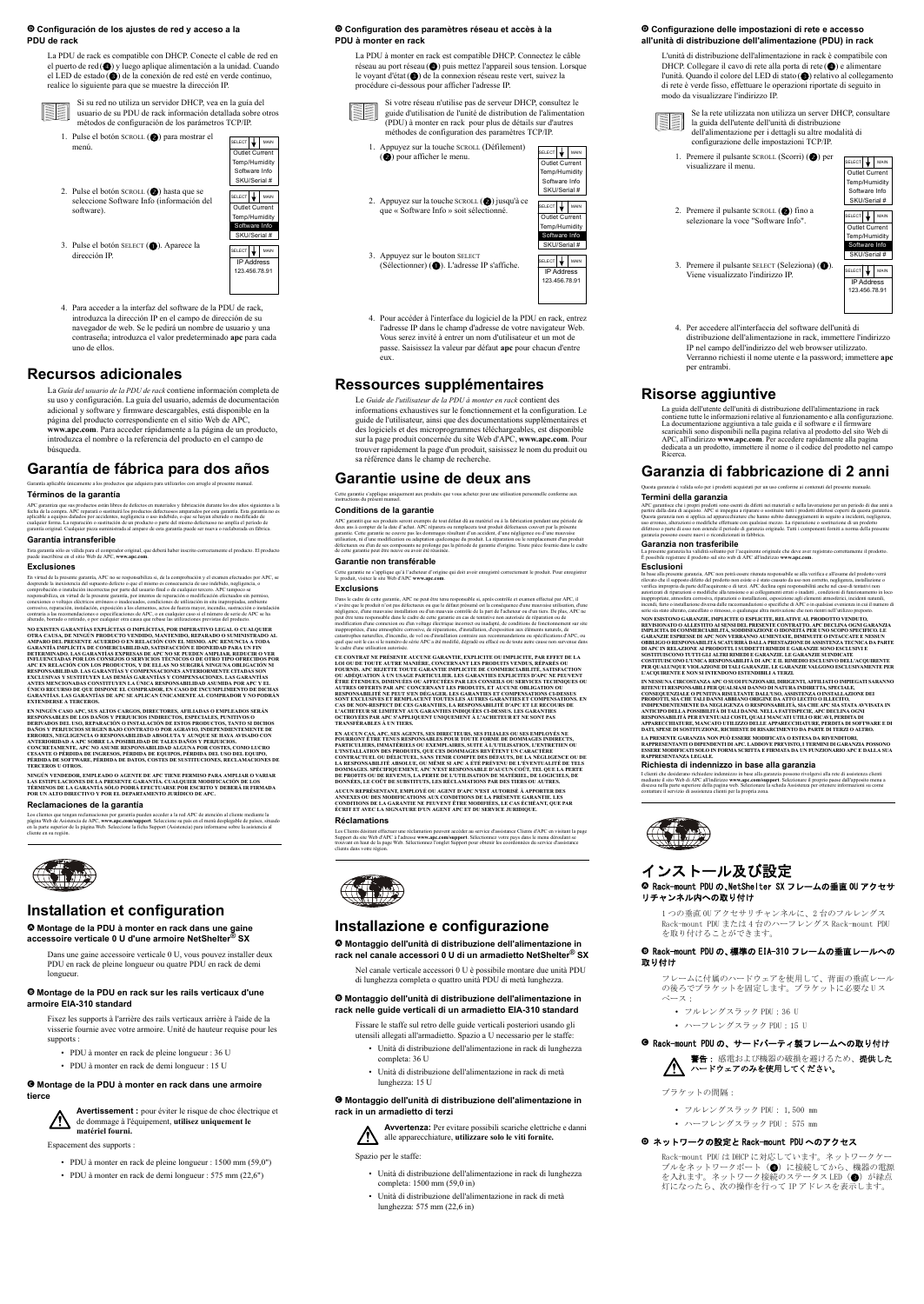



「Rack PDU User's Guide」には、操作と設定に関する完全な情 報が記載されています。 User's Guide とその他のマニュアル、 およびダウンロード可能なソフトウェアとファームウェアは、 APC Web サイト、www.apc.com の該当製品のページでご利用い ただけます。検索フィールドに目的の製品の名称または部品番 号を入力すると、該当の製品のページを容易に検索できます。



4. Rack-mount PDU のソフトウェアインターフェイスにア クセスするには、Web ブラウザのアドレスフィールドに IP アドレスを入力します。 ユーザ名とパスワードの入 力を求められます。それぞれにデフォルトの apc を入力 します。

# 参考資料

# 2 年間の工場保証

本保証は、購入された製品を本書に従って使用した場合にのみ適用されます。

#### 保証の条件

APC は、お客様のご購入日から 2 年間、製品に原材料や作業工程の欠陥がないことを保証します。 APC は本 保証の対象製品の欠陥を修理または交換するものとします。その他の損害、たとえば事故、過失、操作誤 り、または製品の改竄などによる損傷に対しては、この保証はいっさい適用されません。本項に記載の欠陥 製品または部品の修理や交換により元の保証期間が延長されることはありません。本保証下で供給される部 品は、新品または工場で-再製造されたものである場合があります。

いかなる場合も、製品の使用、サービス、または設置から生じたいかなる間接的、特別、結果的、懲罰的損<br>害についても、その損害が契約の記述または不法行為のあるなしを問わず、過失または怠慢、厳格責任に関<br>存なく、APCが事前にそのような損害の可能性を通知したかどうかに関わらず、PLV、同社幹部、取締役、<br>支社、従業員はその責任を負わないものとします。特に APC は、利益の損失、設備の損傷、設備の使用不能 による損失、ソフトウェアの喪失、データ喪失、代替費用、第三者の主張など、いかなる損害に対しても責 任がないことをここに明言します。

#### 第一購入者の保証

[本保証は製品のユーザ登録を行った購入者にのみ適用されます。 製品のユーザ登録は、APC の Web サイト](http://www.apc.com) [\(w](http://www.apc.com)ww.apc.com)で行うことができます。

[保証の請求に際しては、APC の Web サイトの「サポート」ページ\(](http://www.apc.com/support)**www.apc.com/support**)の APC カスタマ サポートにご連絡ください。ページ上部の国選択プルダウンメニューから該当する国を選び、 [Support] (サポート)タブを選択すると、お住まいの地域のカスタマサポートのご連絡先が記載されています。



#### 適用除外

申し立てられた製品の欠陥が APC のテストまたは検査の結果存在しないと判明された場合、あるいはお客様 または第三者の誤用、過失、不適切な設置、テストによるものであることが判明した場合、APC は保証下で の責任を負わないものとします。 さらに、欠陥が承認されていない修理または変更の試み、電源電圧または 接続の誤用または不適合、不適切な実地運転環境、侵食性の外気、外環境への被曝、不可抗力、火災、盗 難、または APC 推奨 / 指定の方法に反する設置によるものである場合、APC シリアル番号が改竄、摩損、消 去された場合、あるいは意図された使用の範囲を超えるその他の原因によるものである場合は、APC は保証 下での責任を負わないものとします。

この契約に基づき、またはここに記載された条件に同意の下で購入、サービス、設置をした製品に対し、法 律の運用その他により明示的または黙示的に適用される保証事項はありません。 APC は、製品の市場性、満 足度、特定の目的に対する適合性に関する黙示的な保証についてはすべてその責任を負わないものとしま<br>す。本製品に関してAPCが提供する技術面その他のアドバイスまたはサービスによってAPCの明示的な保証<br>が拡大、縮小、または影響を受けることはなく、またかかるアドバイスやサービスによってAPO他の保証や賠償すべ<br>は責務も派生しないものとします。以上の保証および賠償は限定的なものであり、その他の保証や賠償すべ てに代わるものです。上記の記載の保証が当該保証のあらゆる不履行に対する APC の唯一の責務であり、購 入者の法的救済です。 APC の保証は購入者のみに適用され、いかなる第三者にも拡大適用されません。

- 1. Pressione o botão SCROLL [ROLAR] (2) para exibir o menu.
	- que seja exibido Software Info [Informações SELECT **WAIN** Outlet Current Temp/Humidity Software Info SKU/Serial # SELECT **WAIN**
- 3. Pressione o botão SELECT [SELECIONAR] ( $\bigcirc$ ). O endereço IP aparecerá.

2. Pressione o botão SCROLL  $[ROLAR]$  (2) até

APC の販売担当者、従業員、または販売代理店は本保証の条項を追加または変更する権限はありません。 保 証の条件は、たとえ変更される場合も、APC の役員と法務部の署名により書面によってのみ変更可能です。

#### 保証の請求

# **Instalação e configuração**

D **Montagem da PDU em Rack em um canal acessório 0 U vertical de um gabinete NetShelter® SX**

Em um canal acessório 0 U vertical, é possível montar dois PDUs para montagem em rack de comprimento integral ou quatro PDUs para montagem em rack de meio comprimento.

# E **Montagem da PDU para montagem em rack nos trilhos verticais de um gabinete EIA-310 padrão**

Fixe os suportes à parte traseira dos trilhos verticais traseiros utilizando as ferragens que vêm com o seu gabinete. Quantidade espaço U para os suportes:

- PDU para rack de comprimento integral: 36 U
- PDU para rack de meio comprimento: 15 U

### F **Montagem da PDU para montagem em rack em um gabinete de terceiros**



**Aviso:** Para evitar possíveis riscos de choques elétricos e danos ao equipamento, **use somente as ferragens fornecidas.**

Espaçamento dos suportes:

- PDU para rack de comprimento integral: 1500 mm (59,0 pol.)
- PDU para rack de meio comprimento: 575 mm (22,6 pol.)

### G **Configuração de rede e acesso à PDU para montagem em rack**

A PDU para montagem em rack é compatível com DHCP. Conecte o cabo de rede à porta da rede ( $\bigcirc$ ) e, a seguir, energize a unidade. Quando o LED de status (<sup>2</sup>) da conexão de rede estiver aceso sem piscar na cor verde, faça o seguinte para exibir o endereço IP.



Se a sua rede não utiliza servidor DHCP, consulte o Guia do Usuário para sua PDU para montagem em rack para obter detalhes sobre outros métodos para definir as configurações de TCP/IP.

sobre o software].

4. Para acessar a interface do software da PDU para montagem em rack, insira o endereço IP no campo de endereço do seu navegador. Será solicitado um nome de usuário e uma senha; insira o valor padrão: **apc** para ambos.

# **Recursos adicionais**

O *Guia do Usuário da PDU para Montagem em Rack* contém informações completas sobre operação e configuração. O Guia do Usuário, além de documentação adicional, software e firmware, estão disponíveis para download na respectiva página do produto no website da APC: **www.apc.com**. Para encontrar a página do produto de forma rápida, insira o nome do produto ou número da peça no campo Search [Busca].

# **Garantia de fábrica de dois anos**

Esta garantia se aplica apenas aos produtos que forem usados de acordo com as especificações deste manual.

### **Termos da garantia**

A APC garante que seus produtos são isentos de defeitos de materiais e de mão-de-obra por um período de dois anos a partir da data de compra. A APC consertará ou substituirá os produtos com defeito que estiverem cobertos por esta garantia. Esta garantia não abrange equipamentos que tenham sido danificados por acidente, negligência ou utilização indevida, nem equipamentos que tenham sido alterados ou modificados de qualquer modo. O conserto ou a substituição de um produto com defeito não estende o período original da garantia. As peças fornecidas sob os termos desta garantia poderão ser novas- ou recondicionadas.

1. Aby wyświetlić menu, naciśnij przycisk  $SCROLL$  (2).

- 2. Naciskaj przycisk SCROLL (2), dopóki nie zostaną wyświetlone informacje o oprogramowaniu.
- 3. Naciśnij przycisk SELECT (<sup>1</sup>). Zostanie wyświetlony adres IP.

#### **Garantia intransferível**

[Esta garantia se aplica somente ao comprador original, que deve ter registrado devidamente o produto. O produto pode](http://www.apc.com)  [ser registrado no site da Web da APC,](http://www.apc.com) **www.apc.com**.



Firma APC gwarantuje, że jej produkty będą wolne od wad materiałowych oraz wykonawczych przez okres dwóch lat od daty zakupu. Firma APC naprawi lub wymieni wadliwe produkty objęte tą gwarancją. Gwarancja nie obejmuje urządzeń, które zostały uszkodzone w wyniku wypadku, zaniedbania lub wadliwego użycia, bądź też zostały w jakikolwiek sposób zmienione lub zmodyfikowane. Naprawy lub wymiany wadliwego produktu bądź jego części nie powodują wydłużenia okresu gwarancji. Wszelkie części zamienne dostarczone w ramach gwarancji mogą być nowe albo regenerowane fabrycz



#### **Exclusões**

 $SELECT$   $\downarrow$  MAIN Outlet Current Temp/Humidity Software Info SKU/Serial #

 $SELECT$   $\downarrow$  MAIN Outlet Current Temp/Humidity Software Info

A APC não será responsabilizada, sob os termos desta garantia, se seus testes e exames revelarem que o defeito alegado no produto não existir ou se tiver sido causado por uso incorreto, negligência, instalação ou testes inadequados por parte do usuário final ou de terceiros. Além disso, a APC não será responsável, nos termos desta garantia, por tentativas nãoautorizadas de consertos ou modificação ou uso de voltagem ou conexão inadequadas, condições de operação local inapropriadas, atmosfera corrosiva, consertos, instalação, exposição aos elementos, desastres, incêndio, roubo ou instalação contrários às recomendações ou especificações da APC ou, em qualquer caso, se o número de série da APC tiver sido alterado, apagado ou removido, ou qualquer outra causa que não esteja de acordo com o uso indicado.

**NÃO EXISTEM GARANTIAS, EXPRESSAS OU IMPLÍCITAS, POR FORÇA DE LEI OU DE QUALQUER OUTRO MODO, DE PRODUTOS VENDIDOS, ASSISTIDOS OU FORNECIDOS SOB ESTE CONTRATO OU EM CONEXÃO COM ESTA GARANTIA. A APC SE ISENTA DE QUALQUER RESPONSABILIDADE EM RELAÇÃO A TODAS AS GARANTIAS IMPLÍCITAS DE COMERCIALIZAÇÃO, SATISFAÇÃO E ADEQUAÇÃO A UM PROPÓSITO ESPECÍFICO. AS GARANTIAS EXPRESSAS DA APC NÃO SERÃO AMPLIADAS, DIMINUÍDAS NEM AFETADAS, E NENHUMA OBRIGAÇÃO OU RESPONSABILIDADE SURGIRÁ EM DECORRÊNCIA DOS SERVIÇOS TÉCNICOS PRESTADOS PELA APC OU PELA ORIENTAÇÃO OU SERVIÇOS ASSOCIADOS AOS PRODUTOS. AS PRESENTES GARANTIAS E RECURSOS LEGAIS SÃO EXCLUSIVOS E SUBSTITUEM TODAS AS DEMAIS GARANTIAS E RECURSOS LEGAIS. AS GARANTIAS ACIMA DESCRITAS CONSTITUEM A ÚNICA RESPONSABILIDADE DA APC E A SOLUÇÃO EXCLUSIVA DO COMPRADOR PARA QUALQUER VIOLAÇÃO DE TAIS GARANTIAS. AS GARANTIAS DA APC ESTENDEM-SE EXCLUSIVAMENTE AO COMPRADOR E NÃO SE APLICAM A TERCEIROS.** 

**EM NENHUMA CIRCUNSTÂNCIA, A APC, SEUS GERENTES, DIRETORES, AFILIADAS OU FUNCIONÁRIOS SERÃO RESPONSABILIZADOS POR QUAISQUER FORMAS DE DANOS INDIRETOS, ESPECIAIS, CONSEQÜENTES OU PUNITIVOS DECORRENTES DO USO, MANUTENÇÃO OU INSTALAÇÃO DOS PRODUTOS, QUER SEJAM ELES LEVANTADOS EM CONTRATO OU AGRAVO, INDEPENDENTEMENTE DE FALHA, NEGLIGÊNCIA OU RESPONSABILIDADE ESTRITA, OU QUER A APC TENHA SIDO PREVIAMENTE AVISADA DA POSSIBILIDADE DE OCORRÊNCIA DE TAIS DANOS. ESPECIFICAMENTE, A APC NÃO SE RESPONSABILIZA POR QUAISQUER CUSTOS, TAIS COMO PERDAS DE VENDAS OU LUCROS CESSANTES, PERDA DO EQUIPAMENTO, IMPOSSIBILIDADE DE USO DO EQUIPAMENTO, PERDA DE PROGRAMAS DE SOFTWARE, PERDA DE DADOS, CUSTOS DE REPOSIÇÃO, RECLAMAÇÕES DE TERCEIROS OU QUALQUER OUTRA COISA.**

**NENHUM VENDEDOR, FUNCIONÁRIO OU AGENTE DA APC ESTÁ AUTORIZADO A ACRESCENTAR OU ALTERAR OS TERMOS DESTA GARANTIA. OS TERMOS DA GARANTIA PODEM SER MODIFICADOS, SE FOR O CASO, SOMENTE POR ESCRITO COM A ASSINATURA DE UM EXECUTIVO E DO DEPARTAMENTO JURÍDICO DA APC.** 

#### **Pedidos de assistência em garantia**

[Os clientes que precisarem usar a garantia poderão acessar a rede do Serviço de Atendimento ao Cliente da APC na](http://www.apc.com/support)  [página de suporte do site da Web da APC,](http://www.apc.com/support) **www.apc.com/support**. Selecione seu país no menu suspenso de seleção de países, na parte superior da página da Web. Selecione a guia Support (Suporte) para obter informações de contato do serviço de assistência ao cliente na sua região.



# **Instalacja i konfiguracja**

D **Montaż listwy zasilającej do montażu w szafie w pionowym kanale dodatkowym 0 U obudowy NetShelter® SX**

W jednym dodatkowym kanale pionowym 0 U można zamontować dwie pełnej długości listwy zasilającej do montażu w szafie lub cztery listwy o połowicznej długości.

E **Montaż listwy zasilającej do montażu w szafie na szynach pionowych standardowej obudowy EIA-310**

Zamocuj wsporniki w tylnej części szyn pionowych za pomocą elementów dostarczonych wraz z obudową. Wymagana przestrzeń na wsporniki:

- Listwa PDU pełnej długości: 36 U
- Listwa PDU o połowicznej długości: 15 U

### F **Montaż listwy zasilającej do montażu w szafie w obudowie innego producenta**



**Ostrzeżenie:** Aby uniknąć ryzyka porażenia prądem elektrycznym i uszkodzenia urządzeń, **należy korzystać wyłącznie z elementów dostarczonych przez producenta.**

Odstęp między klamrami:

- Listwa PDU pełnej długości: 1500 mm (59,0 cali)
- Listwa PDU o połowicznej długości: 575 mm (22,6 cala)

### G **Potwierdzanie ustawień sieciowych i uzyskiwanie dostępu do listwy zasilającej do montażu w szafie**

Listwa zasilająca do montażu w szafie jest kompatybilna z protokołem DHCP. Należy podłączyć kabel sieciowy do gniazda sieciowego ( $\bullet$ a następnie włączyć zasilanie urządzenia. Po zapaleniu się diody LED (<sup>3</sup>) na stałe na zielono należy wykonać poniższe czynności w celu wyświetlenia adresu IP.

> Jeśli w sieci użytkownika brak jest serwera DHCP, należy zapoznać się z instrukcją użytkownika listwy zasilającej do montażu w szafie w celu uzyskania szczegółowych informacji na temat innych sposobów konfigurowania ustawień TCP/IP.

4. Aby uzyskać dostęp do interfejsu oprogramowania listwy zasilającej do montażu w szafie, wprowadź adres IP w polu adresu przeglądarki WWW. Zostanie wyświetlony ekran z monitem o podanie nazwy użytkownika i hasła; wprowadź w obu polach domyślną wartość: **apc**.

# **Dodatkowe zasoby**

Pełne informacje na temat obsługi i konfiguracji zawiera *Podręcznik użytkownika listwy zasilającej do montażu w szafie*. Podręcznik użytkownika oraz dodatkowa dokumentacja i oprogramowanie do pobrania oraz oprogramowanie sprzętowe są dostępne na odpowiedniej stronie produktu w witrynie internetowej firmy APC: **www.apc.com**. Aby szybko odnaleźć stronę produktu, należy wpisać nazwę lub numer produktu w polu wyszukiwania.

# **Dwuletnia gwarancja fabryczna**

Gwarancja dotyczy tylko produktów zakupionych przez nabywcę na jego własny użytek zgodnie z niniejszą instrukcją.

### **Warunki gwarancji**

### **Gwarancja niepodlegająca przeniesieniu**

Niniejszej gwarancji udziela się wyłą[cznie pierwotnemu nabywcy, który prawid](http://www.apc.com)łowo zarejestrował produkt. Produkt można zarejestrować [na stronie internetowej firmy APC pod adresem](http://www.apc.com) **www.apc.com**.